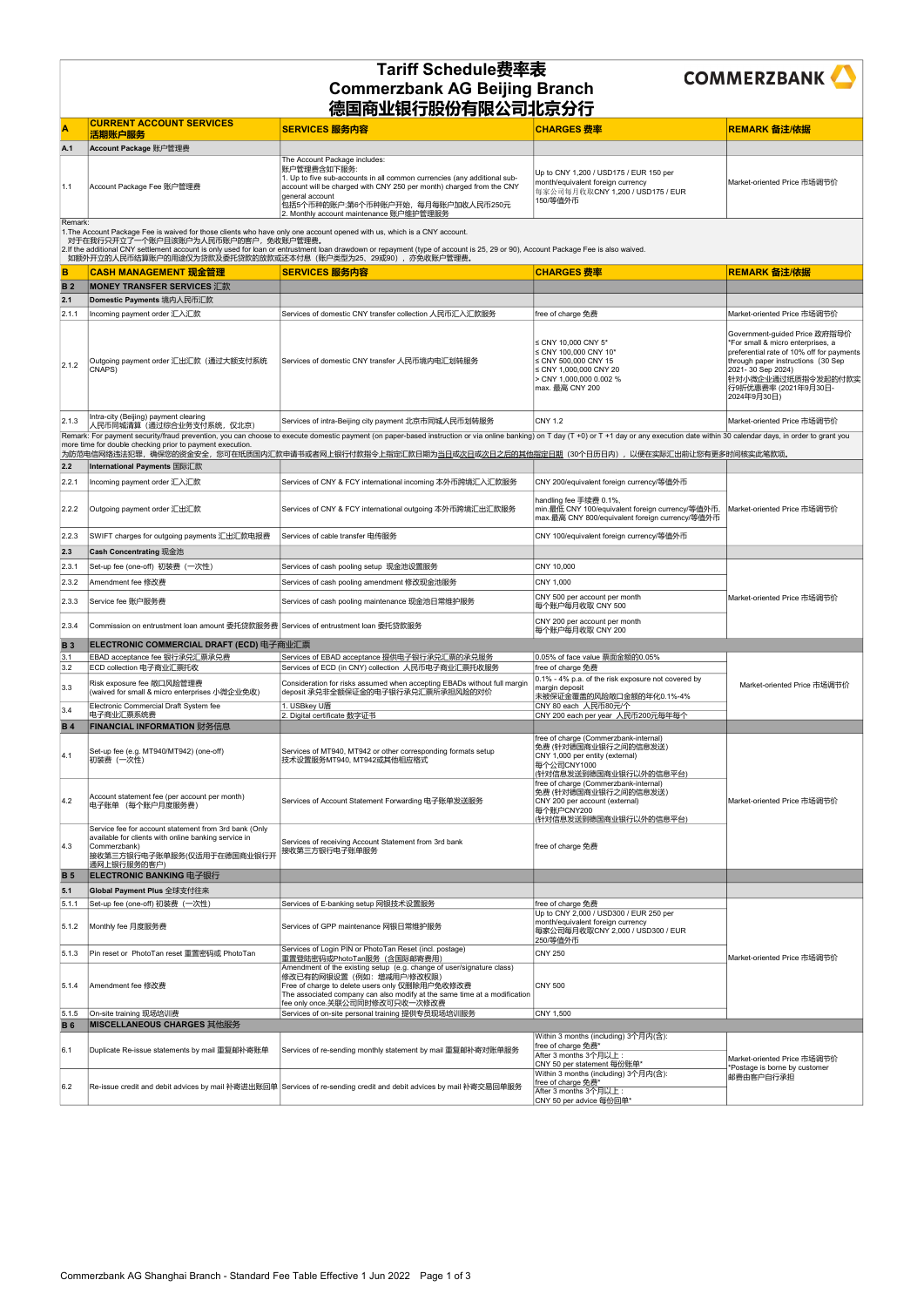| 6.3          | Statements by email or mail 电邮或邮寄账单                             | Services of sending monthly statement by email or mail<br>电邮或邮寄对账单服务                                                                                                                                 | Within 3 months (including) 3个月内(含):<br>free of charge 免费<br>After 3 months 3个月以上:<br>CNY 50 per statement 每份账单                                                                                                                             | Market-oriented Price 市场调节价                                                                                                          |
|--------------|-----------------------------------------------------------------|------------------------------------------------------------------------------------------------------------------------------------------------------------------------------------------------------|---------------------------------------------------------------------------------------------------------------------------------------------------------------------------------------------------------------------------------------------|--------------------------------------------------------------------------------------------------------------------------------------|
| 6.4          | Credit and debit advices by email or mail<br>电邮或邮寄进出账回单         | Services of sending credit and debit advices by email or mail<br>电邮或邮寄交易回单服务                                                                                                                         | Within 3 months (including) 3个月内(含):<br>free of charge 免费<br>After 3 months 3个月以上:                                                                                                                                                          | Postage is borne by customer<br>邮费由客户自行承担<br>Bank Comfort Letter is free of charge<br>for small & micro enterprises<br>银行资信证明对小微企业免费 |
| 6.5          | Confirmation of balances 余额确认书                                  | Services of providing balance confirmation 询证函服务                                                                                                                                                     | CNY 50 per advice 每份回单<br><b>CNY 200</b>                                                                                                                                                                                                    |                                                                                                                                      |
| 6.6          | Bank Comfort Letter 银行资信证明                                      | Service of Bank Comfort Letter 提供银行资信证明服务                                                                                                                                                            | <b>CNY 200</b>                                                                                                                                                                                                                              |                                                                                                                                      |
| $\mathbf{C}$ | INTERNATIONAL BUSINESS 国际业务                                     | <b>SERVICES 服务内容</b>                                                                                                                                                                                 | <b>CHARGES 费率</b>                                                                                                                                                                                                                           | REMARK 备注/依据                                                                                                                         |
| c7           | DOCUMENTARY BUSINESS 单证业务                                       |                                                                                                                                                                                                      |                                                                                                                                                                                                                                             |                                                                                                                                      |
| 7.1          | Guarantees/Standby Letter of Credit 保函/备用信用证                    |                                                                                                                                                                                                      |                                                                                                                                                                                                                                             |                                                                                                                                      |
| 7.1.1        | Issuance fee 开立费                                                | Service provided including not limited to, i.e. guarantee wording review, pre-<br>checking and possible solution discussion<br>包括但不限于保函/备用信用证的文本审核,预审和方案讨论服务                                         | Up to 不超过 CNY1,200 / USD 175 / EUR 150                                                                                                                                                                                                      |                                                                                                                                      |
| 7.1.2        | Guarantee/SBLC commission 担保费                                   | The commission reflects as risk premium according to client risk profile<br>根据客户的风险评级的担保费                                                                                                            | Up to 4% per annum, Min. CNY1,200 / USD 175 / EUR<br>150 per transaction; 年化不超过4%, 每笔最低CNY1,200 /<br><b>USD 175 / EUR 150</b>                                                                                                               |                                                                                                                                      |
| 7.1.3        | Amendment fee 修改费                                               | Services of guarantee/SBLC amendment 保函/备用信用证修改服务                                                                                                                                                    | Extension of validity/increased amount in accordance with<br>guarantee commission, min. USD80.00/equivalent foreign<br>currency or<br>CNY;有效期延展/金额增加依据担保费,最低USD80.00/等<br>值外币或人民币;<br>Other amendment 其他修改 - USD 80/equivalent<br>/等值外币或人民币 |                                                                                                                                      |
| 7.1.4        | Shipping guarantee 提货担保                                         | Services of isuing a shipping guarantee in favor of a shipping company<br>向船公司出具提货担保的服务                                                                                                              | 1.5% per annum, Min. CNY1,200 / USD 175 / EUR 150<br>per transaction; 年化1.5%, 每笔最低CNY1,200 / USD 175<br><b>EUR 150</b>                                                                                                                      | Market-oriented Price 市场调节价                                                                                                          |
| 7.1.5        | Advising without obligation 通知                                  | Services of guarantee/SBLC advising 保函/备用信用证通知服务                                                                                                                                                     | USD 150/equivalent foreign currency or<br>CNY/等值外币或人民币                                                                                                                                                                                      |                                                                                                                                      |
| 7.1.6        | Authenticity verification 保函真实性核查                               | Services per request of the beneficiary for verifying the authenticity of a<br>guarantee which is not issued or advised by the Bank through authenticated<br>SWIFT/Telex 应受益人要求通过电报核实非本行开立或通知的保函的真实性 | USD 25/equivalent foreign currency or<br>CNY/等值外币或人民币                                                                                                                                                                                       |                                                                                                                                      |
| 7.1.7        | Confirmation commission 保兑费                                     | Services of confirming SBLC 备用信用证加保服务                                                                                                                                                                | Quoted on case-by-case basis as per bank & country risk<br>as well as confirmation period)<br>根据银行风险,国家风险及保兑期限逐笔报价                                                                                                                          |                                                                                                                                      |
| 7.1.8        | Claim under Guarantees/Standby Letter of Credit<br>保函/备用信用证项下索偿 | Services of claim 保函/备用信用证项下索偿                                                                                                                                                                       | 0.125 %, min. 最低 USD 40/equivalent foreign currency or<br>CNY/等值外币或人民币, max. 最高 USD 3000/equivalent<br>foreign currency or CNY/等值外币或人民币                                                                                                     |                                                                                                                                      |
| $7.2$        | Export Letter of Credit 出口信用证                                   |                                                                                                                                                                                                      |                                                                                                                                                                                                                                             |                                                                                                                                      |
| 7.2.1        | Customer Order/Amendment 客户指示/ 修改                               |                                                                                                                                                                                                      | USD 20/equivalent foreign currency or                                                                                                                                                                                                       |                                                                                                                                      |
|              | 7.2.1.1 Pre-advice fee 预通知费                                     | Services of LC pre-advice 信用证预通知服务                                                                                                                                                                   | CNY/等值外币或人民币                                                                                                                                                                                                                                |                                                                                                                                      |
|              | 7.2.1.2 Advising fee 通知                                         | Services of LC advice 信用证通知服务                                                                                                                                                                        | USD 35/equivalent foreign currency or<br>CNY/等值外币或人民币                                                                                                                                                                                       | Market-oriented Price 市场调节价                                                                                                          |
|              | 7.2.1.3 Confirmation commission 保兑费                             | Services of confirming LC 信用证加保服务                                                                                                                                                                    | Quoted on case-by-case basis as per bank & country risk<br>as well as confirmation period<br>根据银行风险,国家风险及保兑期限逐笔报价                                                                                                                           |                                                                                                                                      |
|              | 7.2.1.4 Amendment fee 修改费                                       | Services of LC amendment 信用证修改服务                                                                                                                                                                     | USD 20/equivalent foreign currency or<br>CNY/等值外币或人民币                                                                                                                                                                                       |                                                                                                                                      |
| 7.2.2        | Handling of Documents 单证处理                                      |                                                                                                                                                                                                      |                                                                                                                                                                                                                                             |                                                                                                                                      |
| 7.2.2.1      | Acceptance/deferred payment commission<br>承兑/延期付款费              | Services of acceptance/deferred payment 承兑/延期付款服务                                                                                                                                                    | Quoted on case-by-case basis as per bank & country risk<br>as well as confirmation period<br>根据银行风险,国家风险及保兑期限逐笔报价                                                                                                                           |                                                                                                                                      |
|              | 7.2.2.2 Documents handling commission 单证处理费                     | Services of documents handling 信用证项下单据审核并处理服务                                                                                                                                                        | 0.125 %, min. USD 35/equivalent foreign currency or<br>CNY/等值外币或人民币, max. 最高 USD 3000/equivalent<br>foreign currency or CNY/等值外币或人民币                                                                                                        |                                                                                                                                      |
|              | 7.2.2.3 Documentary pre-checking commission 单证预审费               | Services of documentary pre-checking 信用证项下单据预审服务                                                                                                                                                     | 0.1 %, min. 最低 USD 30/equivalent foreign currency or<br>CNY/等值外币或人民币, max. 最高 USD 300/equivalent<br>foreign currency or CNY/等值外币或人民币                                                                                                        | Market-oriented Price 市场调节价                                                                                                          |
| 7.2.2.4      | Transit interest for financed bills 即期押汇利息                      | Services of negotiating sight LC 即期信用证议付                                                                                                                                                             | min. 10 days 最少10天                                                                                                                                                                                                                          |                                                                                                                                      |
|              | 7.2.2.5 Cancellation fee 撤证费                                    | Services of cancellation 撤证服务                                                                                                                                                                        | USD 40/equivalent foreign currency or<br>CNY/等值外币或人民币                                                                                                                                                                                       |                                                                                                                                      |
| 7.2.3        | Transfer of LC 转让信用证                                            |                                                                                                                                                                                                      |                                                                                                                                                                                                                                             |                                                                                                                                      |
|              | 7.2.3.1 Full/partial transfer 全额转让/ 部分转让                        | Services of transfer LC 提供信用证转让服务                                                                                                                                                                    | 0.2 %, min. 最低 USD50/equivalent foreign currency or<br>CNY/等值外币或人民币, max. 最高 USD 3000/equivalent<br>foreign currency or CNY/等值外币或人民币                                                                                                        | Market-oriented Price 市场调节价                                                                                                          |
|              | 7.2.3.2 Amendment fee 修改费                                       | Services of LC amendment 提供信用证修改服务                                                                                                                                                                   | USD 40/equivalent foreign currency or<br>CNY/等值外币或人民币                                                                                                                                                                                       |                                                                                                                                      |
| 7.3          | Export Collection 出口托收                                          |                                                                                                                                                                                                      |                                                                                                                                                                                                                                             |                                                                                                                                      |
| 7.3.1        | Collection commission 托收费                                       | Services of export collection 出口托收服务                                                                                                                                                                 | 0.125 %, min. 最低 USD 40/equivalent foreign currency or<br>CNY /等值外币或人民币, max. 最高 USD 3000/equivalent<br>foreign currency or CNY/等值外币或人民币                                                                                                    |                                                                                                                                      |
| 7.3.2        | Amendment fee 修改费                                               | Services of export collection amendment 出口托收修改服务                                                                                                                                                     | USD 25/equivalent foreign currency or<br>CNY/等值外币或人民币                                                                                                                                                                                       | Market-oriented Price 市场调节价                                                                                                          |
| 7.3.3        | Delivery of document free of payment<br>出口托收不付款放单               | Services of delivery of document free of payment 出口托收不付款放单服务                                                                                                                                         | 0.1 %, min. 最低 USD 20/equivalent foreign currency or<br>CNY/等值外币或人民币, max. 最高 USD 1500/equivalent<br>foreign currency or CNY/等值外币或人民币                                                                                                       |                                                                                                                                      |
| $7.4$        | Import Letter of Credit 进口信用证                                   |                                                                                                                                                                                                      |                                                                                                                                                                                                                                             |                                                                                                                                      |

| 7.4.1   | Customer Order/Amendment 客户指示/ 修改                   |                                                        |                                                                                                                                                                                                                                                                                                                                                       |                             |
|---------|-----------------------------------------------------|--------------------------------------------------------|-------------------------------------------------------------------------------------------------------------------------------------------------------------------------------------------------------------------------------------------------------------------------------------------------------------------------------------------------------|-----------------------------|
|         | 7.4.1.1 Issuance commission 开证费                     | Services of LC issuance 信用证开立服务                        | Up to 1.5% per annum, Min. USD45 per<br>transaction/equivalent foreign currency or CNY<br>年化不超过1.5%,每笔最低USD45/等值外币或人民币                                                                                                                                                                                                                                |                             |
|         | 7.4.1.2 Amendment fee 修改费                           | Services of LC amendment 信用证修改服务                       | Extension of validity/increased amount in accordance with<br>issuance commission, min. USD40.00/equivalent foreign<br>currency or<br> CNY; 有效期延展/金额增加依据开证费,最低USD40.00/等 <br> 值外币或人民币;<br>Other amendment 其他修改 - USD 40/equivalent foreign<br>currency or CNY/等值外币或人民币                                                                                 | Market-oriented Price 市场调节价 |
| 7.4.2   | Handling of Documents 单证处理                          |                                                        |                                                                                                                                                                                                                                                                                                                                                       |                             |
| 7.4.2.1 | Acceptance/ Deferred payment commission<br>承兑/延期付款费 | Services of acceptance/deferred payment 信用证项下承兑/延期付款服务 | 0.1% per month Min. USD40/equivalent foreign currency<br>or CNY<br>10.1%/每一个月,最低USD40/等值外币或人民币<br>*For Acceptance/ Deferred payment commission,<br>charges for a full 1-month period are applied in cases<br>where the actual period within the above 1-month period<br>is less than 1 month.<br> 对于信用证项下承兑/延期付款,每一个月期间内实际所占<br> 期间月份少于一个月的,仍按一个月计算收费 | Market-oriented Price 市场调节价 |

Commerzbank AG Shanghai Branch - Standard Fee Table Effective 1 Jun 2022 Page 2 of 3